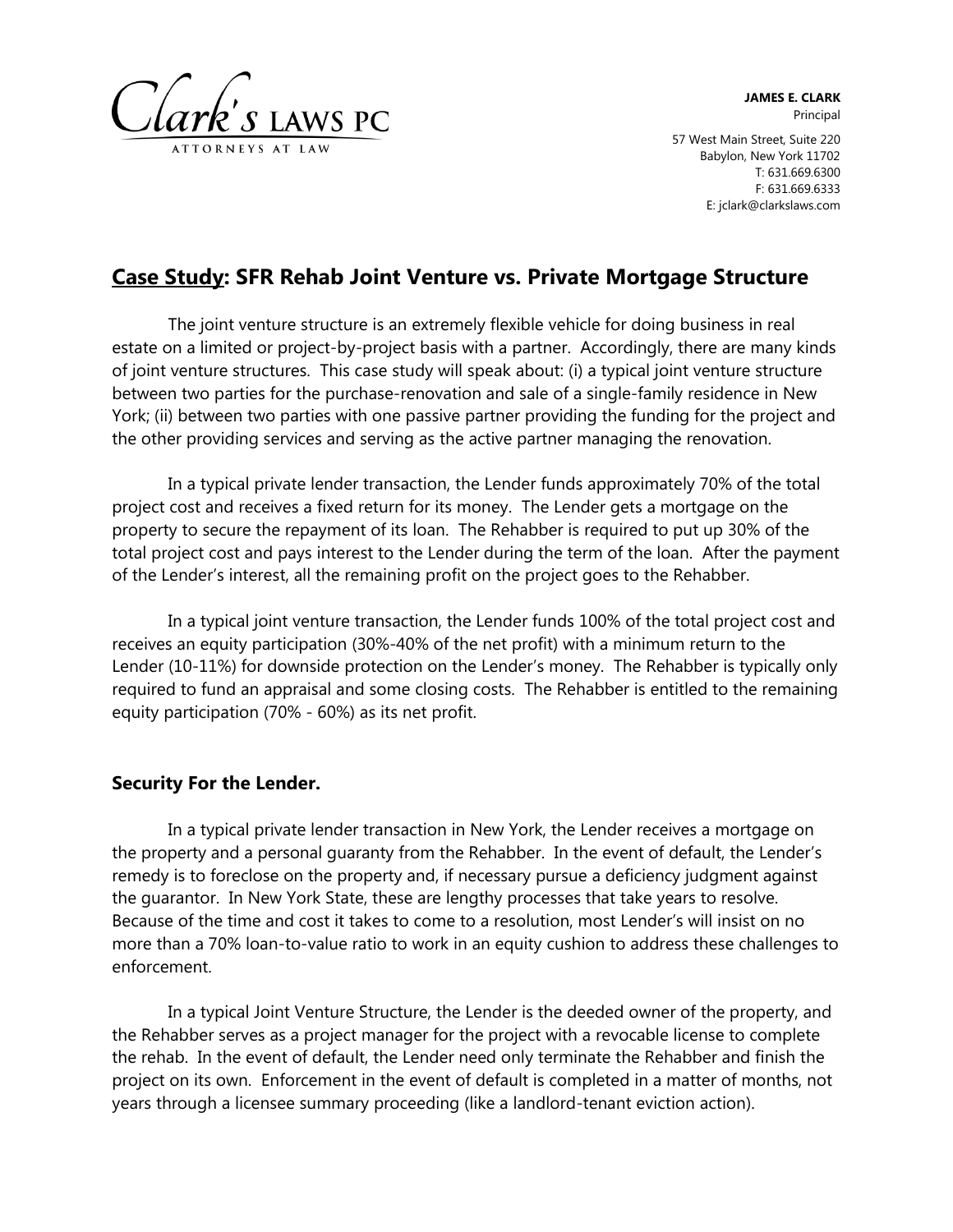In addition, since the Rehabber is serving as a project manager, it has a fiduciary obligation to the Lender under New York Law which imposes a higher obligation upon the Rehabber to proceed in the best interests of the Lender throughout the project. The Rehabber's interest in the property is protected with the power to lien the property to the extent of amounts it contributed in the event they are wrongfully terminated. Since the Lender has more control over the project and can more quickly resolve defaults, they're more comfortable funding up to 100% of the total project cost.

## **Flexibility of Terms**

The joint venture structure is appealing to the Rehabber because they can put less of their own money into the project. This enables the Rehabber to leverage themselves further and have more projects going at once. Also, the terms of the joint venture are much more flexible than a straight mortgage which enables the parties to negotiate an equity split, straight interest or some hybrid form which uses a mixture of equity and interest.

The joint venture structure is appealing to the Lender because they have more security in the event of a default since they will be the deeded owner of the property and able to terminate the relationship with a defaulting Rehabber in a matter of months rather than years. Also, the flexible terms enable the Lender to negotiate an equity participation in the project to increase its return on investment.

Since the Lender has greater control, they tend to be easier about making construction disbursements with greater speed and efficiency.

# **Enforcement of Obligations**

If the Rehabber defaults on its obligations, there's no need for the Lender to commence a foreclosure proceeding. The Rehabber's legal status is the same as an independent contractor, or an irrevocable licensee. The Rehabber has no independent possessory or equitable interest in the property. This means that the Lender need only terminate the relationship and the Rehabber would be forced to immediately leave the project. If the Rehabber refuses to leave, then the Lender can commence a licensee eviction proceeding which is similar to the eviction of a tenant. That type of proceeding can be resolved in a matter of months, instead of years as is typical in a foreclosure. For this reason, Lenders like the additional security that quick enforcement of obligations can provide.

If the Lender defaults on its obligations, or wrongfully terminates the relationship, the Rehabber (in a typical joint venture agreement) would be entitled to the reimbursement of its financial interest in the project. This financial interest is usually defined ahead of time, and after any offsets for damages caused by the Rehabber, could become a lien on the property if the Lender refuses to pay. So, while the Rehabber maintains no equitable interest in the property, its financial interest can be pre-defined and secured.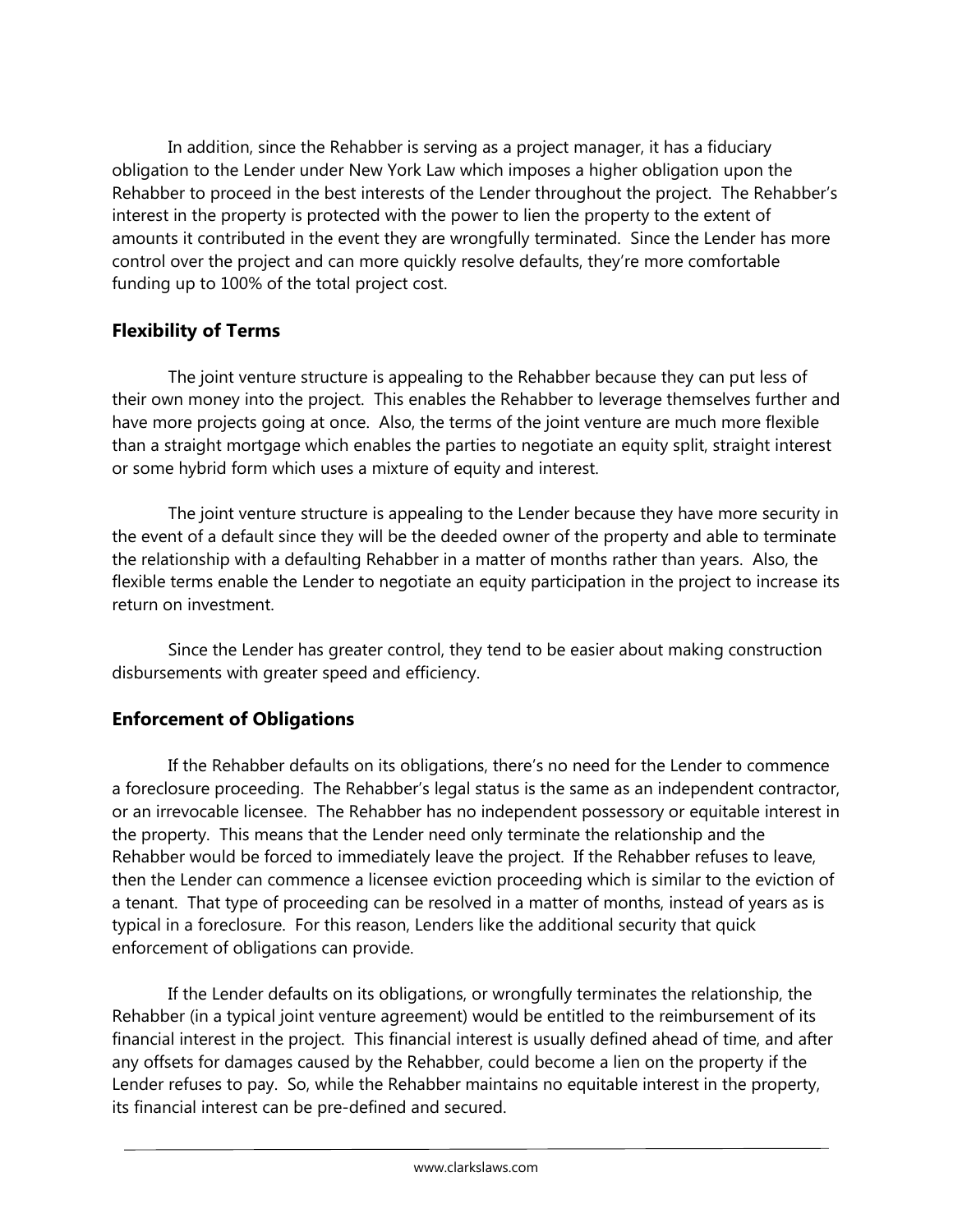## **Downside of the Joint Venture Structure**

Uncommon Structure. Unlike a typical mortgage structure, the joint venture arrangement is not as common, so the parties might not be as comfortable with the unfamiliar structure.

Less Rehabber Skin in the Game. With the Lender funding all or almost all the project, the Rehabber might not have as much of an incentive to follow-through on the project if it seems that they won't make as much money as they anticipated. If the Rehabber walks away from the project, then the Lender is left to complete the project on its own. Some Lenders don't have the means to complete a rehab project on their own.

Rehabber Has Less Control. The legal structure takes much of the control over the project out of the Rehabber's hands. While the typical joint venture agreement does offer some protections against the lender wrongfully terminating the relationship, there's not much to prevent the Lender from immediately removing the Rehabber from the project if they are not performing adequately. Some Rehabbers might not want to give up this kind of control.

### **How We Can Help.**

Most joint venture arrangements that we assist clients with have been extremely successful for both the Lender and the Rehabber. Like any situation in which you're doing business with others, it all comes down to the people and how well they work together. Learning the favored terms and expectations of both sides **up front** is crucial. Our process of determining the terms of the joint venture agreement goes a long way toward fleshing out these expectations from the beginning. This helps both parties decide if they will be a good fit to work together before money changes hands.

We use the joint venture structure exclusively for some of our clients and offer a "soup to nuts service" serving as attorney for the project. With this service we help both sides negotiate an acceptable agreement template, then we handle both the purchase and sale closings. In addition, we have systems in place to handle the efficient disbursement of construction money and account for all proceeds and joint venture disbursements to the parties upon the sale of the property.

In the following pages I've provided a case study using figures from a recent typical joint venture transaction we completed so that you can see how this structure works in real-life. If you'd like to learn more about whether the joint venture structure could work for you, please reach out to me at the number above, and I'd be happy to discuss further.

*-Jim Clark*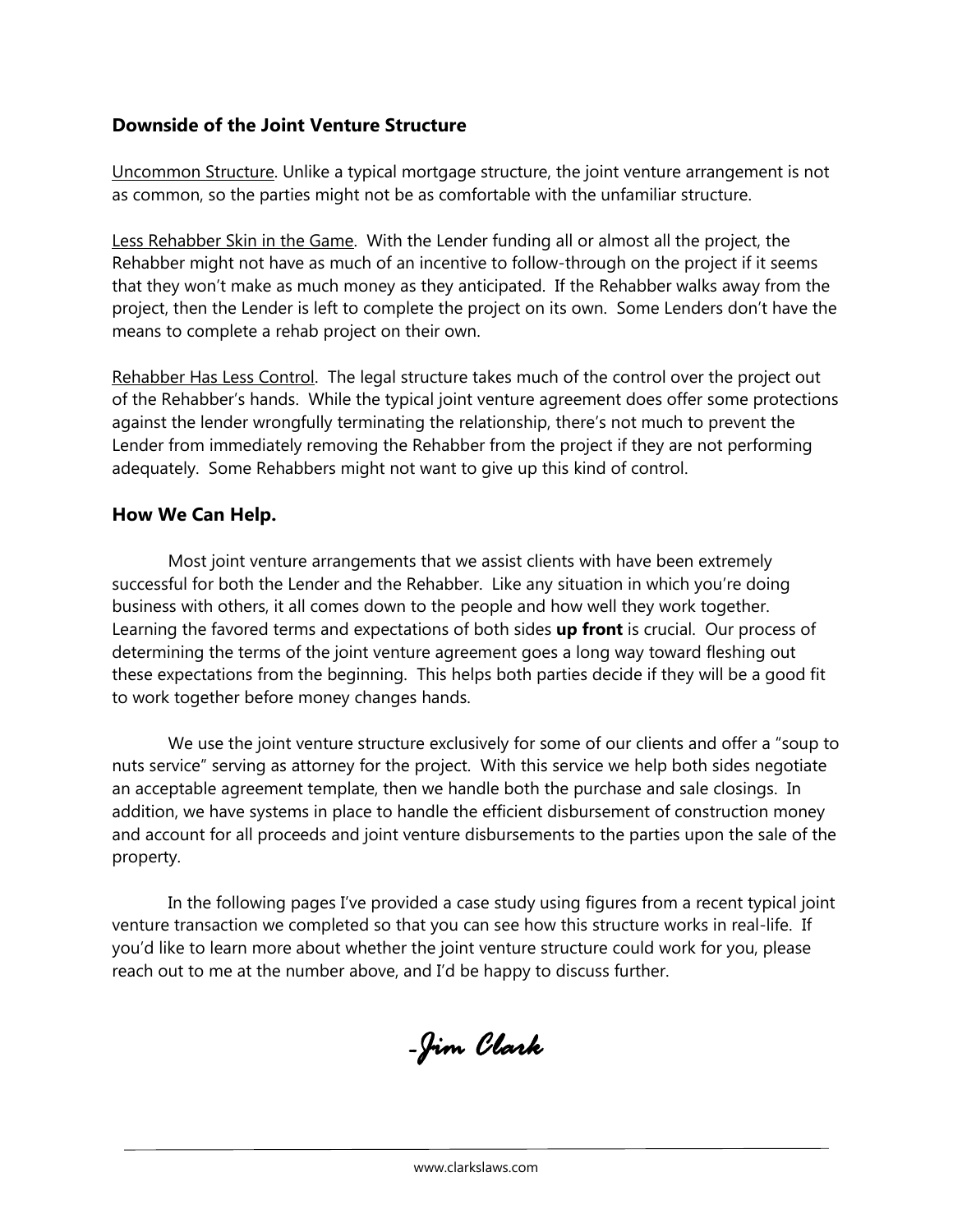

# **Case Study: SFR Rehab Joint Venture vs. Private Mortgage Structure**

### **Assumptions.**

Purchase Price: \$161,500 Total Project Costs: \$63,500 (excluding purchase price) Type of Project: SFR Rehab and Flip Length of Project: 6 months Sale Price: \$275,000 Lender Contribution: Loan- \$192,500, JV \$225,000 Rehabber Contribution: Loan \$32,500, JV \$0 Loan Terms: Lender Funds 70% of total project cost, 12% interest only, no up-front points JV Terms: Lender funds 100% of total project cost, 60% to Rehabber, 40% to Lender with 11% minimum Lender return

#### **Rehabber Cost Comparison.**

|                                    | <b>Loan Structure</b> | <b>JV Structure</b> |
|------------------------------------|-----------------------|---------------------|
| Lender Appraisal Fee               | \$500                 | \$500               |
| <b>Rehabber Contribution</b>       | \$32,500              | \$0                 |
| NYS Mortgage Tax                   | \$2020                | \$0                 |
| Mortgage Recording                 | \$700                 | \$0                 |
| Attorney Fees (combined)           | \$3500                | \$4500              |
| Mortgage Sat Fee                   | \$550                 | \$0                 |
| Title Closer Pickup Fee            | \$250                 | \$0                 |
| Lender Title Policy                | \$850                 | \$0                 |
| <b>REHABBER CASH CONTRIBUTION:</b> | \$40,870              | \$5000              |
|                                    |                       |                     |

#### *\*Rehabber needs \$35,870 more cash with the Loan structure. \**

### **Net Proceeds Comparison.**

|                                  | Loan @ 12% Interest | <b>JV Structure</b> |
|----------------------------------|---------------------|---------------------|
| <b>Project Gross Profit</b>      | \$40,000            | \$40,000            |
| Interest to Lender               | \$11,550            | \$0                 |
| Equity Participation to Lender   | \$0                 | \$18,600            |
| Equity Participation to Rehabber | \$28,450            | \$21,400            |

#### *\*Lender's net proceeds are \$7,050 more with the JV Structure. \**